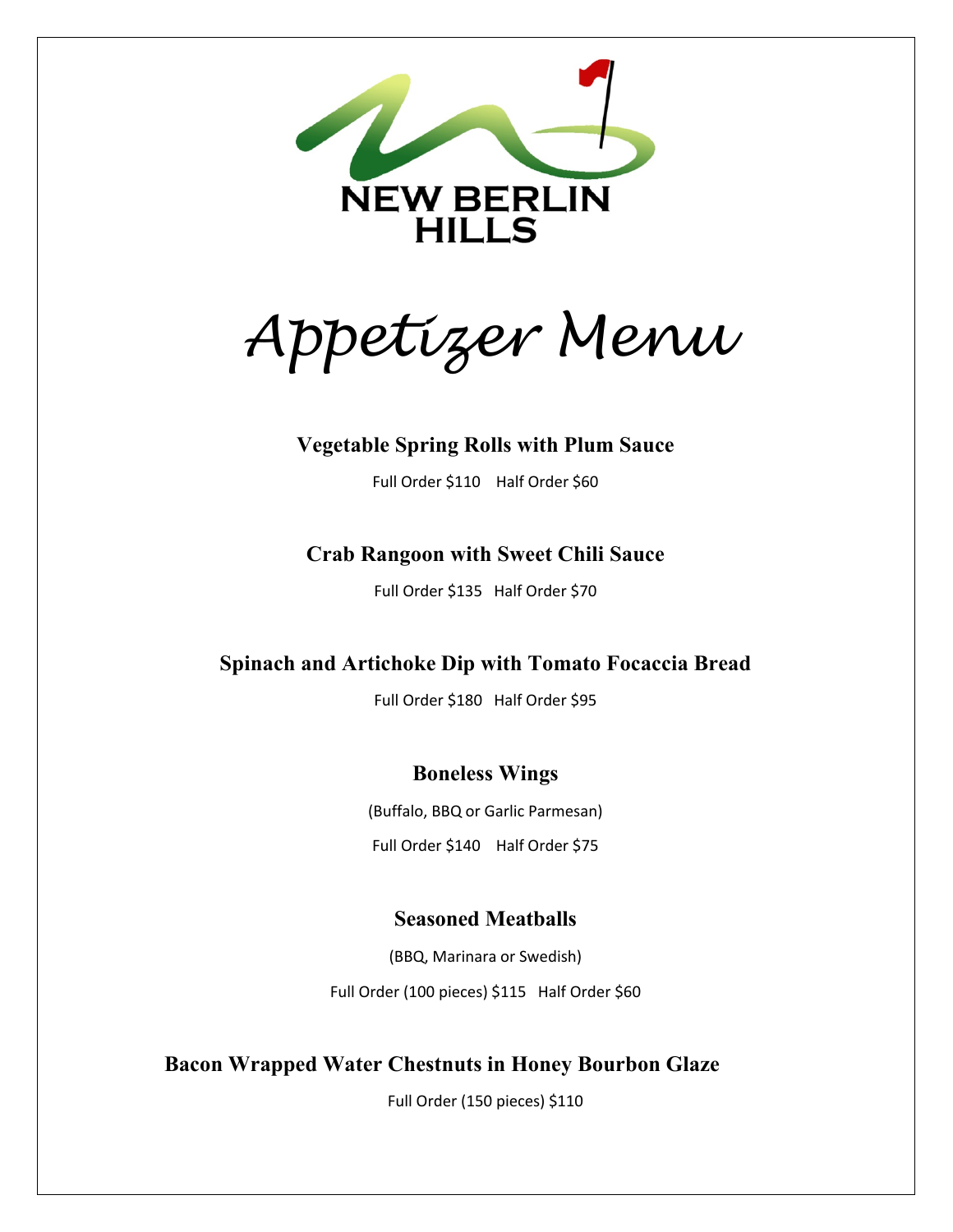#### **Bacon Wrapped Lil Smokies in BBQ Honey Bourbon Glaze**

Full Order (150 pieces) \$110

#### **Herb Cheese Stuffed Cremini Mushrooms**

Full Order (100 pieces) \$100

#### **BBQ Pulled Pork on a Pretzel Slider Bun**

Full Order (120 sandwiches) \$250 Half Order (60 sandwiches) \$130

#### **Tomato Basil Bruschetta on a Crostini**

50 pieces - \$95

### **Cranberry, Brie, and Prosciutto Crostini**

50 pieces - \$95

## **Smoked Salmon and Cream Cheese Cucumber Canapes**

50 pieces - \$95

### **Fresh Vegetable Platter with Dill or Sweet Dip**

\$100

#### **Fresh Fruit Platter**

**\$100**

### **Pork Tenderloin Crostini's with Caramelized Onions and Remoulade**

50 pieces - \$100

### **Cubed Cheese and Sausage Platter**

Comes with an assortment of Crackers \$100